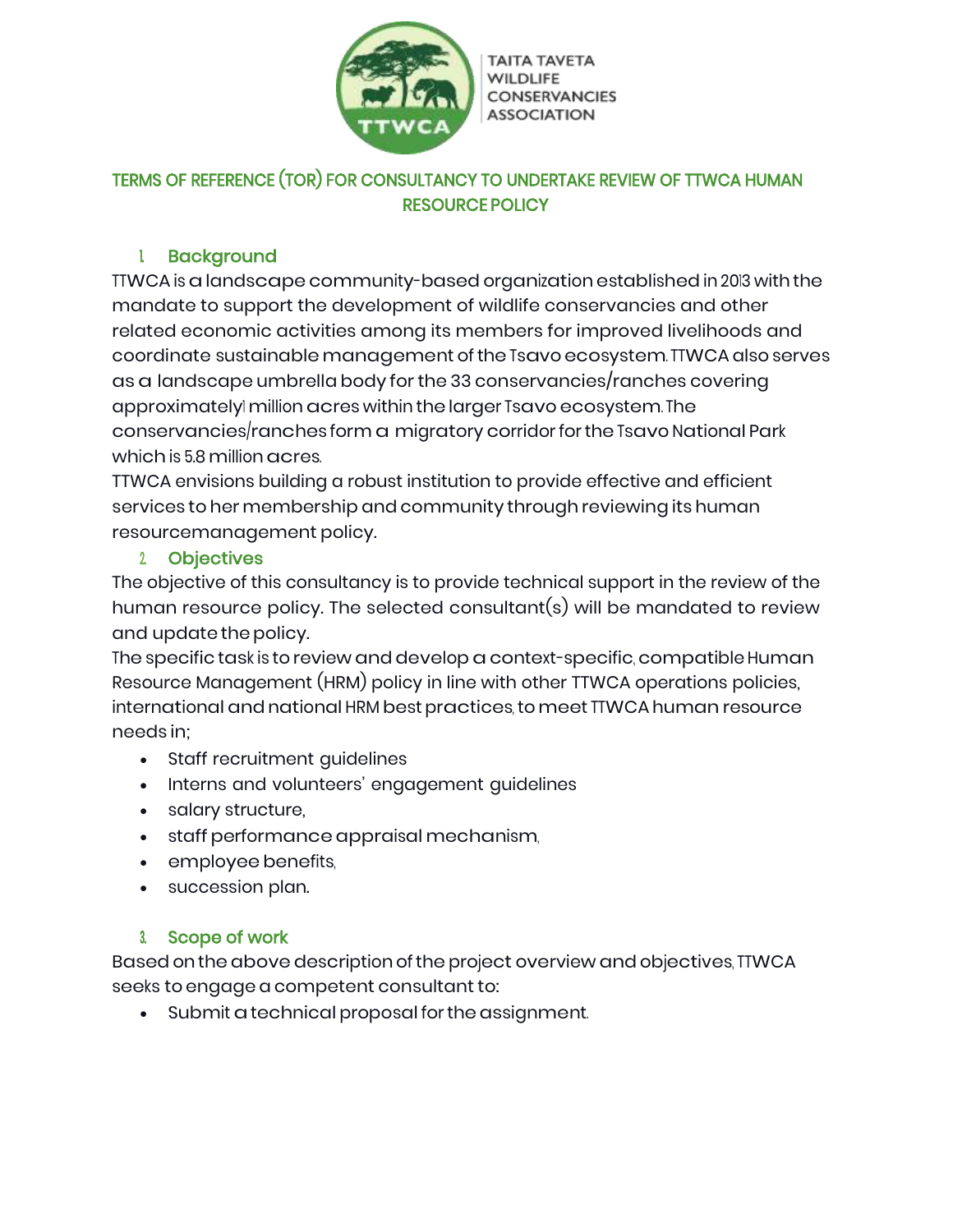- Take part in meetings and/or introductory orientation sessions organized bythe consultant for the execution of this assignment.
- Prepare an inception report on the reviewed content.
- Provide relevant HR templates and forms that are stipulated by Kenya law andmeetthe standards ofthe donor
- Incorporate the reviewed changes
- Submit the draft HR policy and share it with the TTWCA team
- Validation of the policy
- Submission of Final policy and report

#### 4. Expected Deliverables:

The consultant/s is expected to prepare and submit the following:

- Work schedule indicating when each task will be completed.
- Inception report after signing contract agreement;
- Draft of the reviewed HR policy after the approval of the inception report;
- Final policy after the validation.

## 5. Time frame

The assignment will take approximately 30 working days from  $\text{\tiny \text{I}}^{\text{\tiny \text{st}}}$  March to 30th March 2022.

## 6. Qualifications:

#### **Essential**

- Excellent report writing skills, spoken and written English
- Professional ability to handle sensitive information and ability to respect the confidentiality of such information while working with TTWCA and even after the contract ends

• Commitment to meet deadlines and ability to work under pressure.

## **Desirable**

- At least 6. years of HRM experience within Conservation sector
- Depth in Policy Development and exposure in conservation environments
- Has successfully delivered on the design & roll-out of HR policies, designing frameworks, facilitating capability building sessions to communicate policies

## 7. Requirements

The proposal/application must outline the experience, capacity, and capability to undertake the scope of work within aspecified time frame. Submissions should include a clear and consistent approach to this work, supportedby a project plan indicating the key activities, milestones, and deliverables.